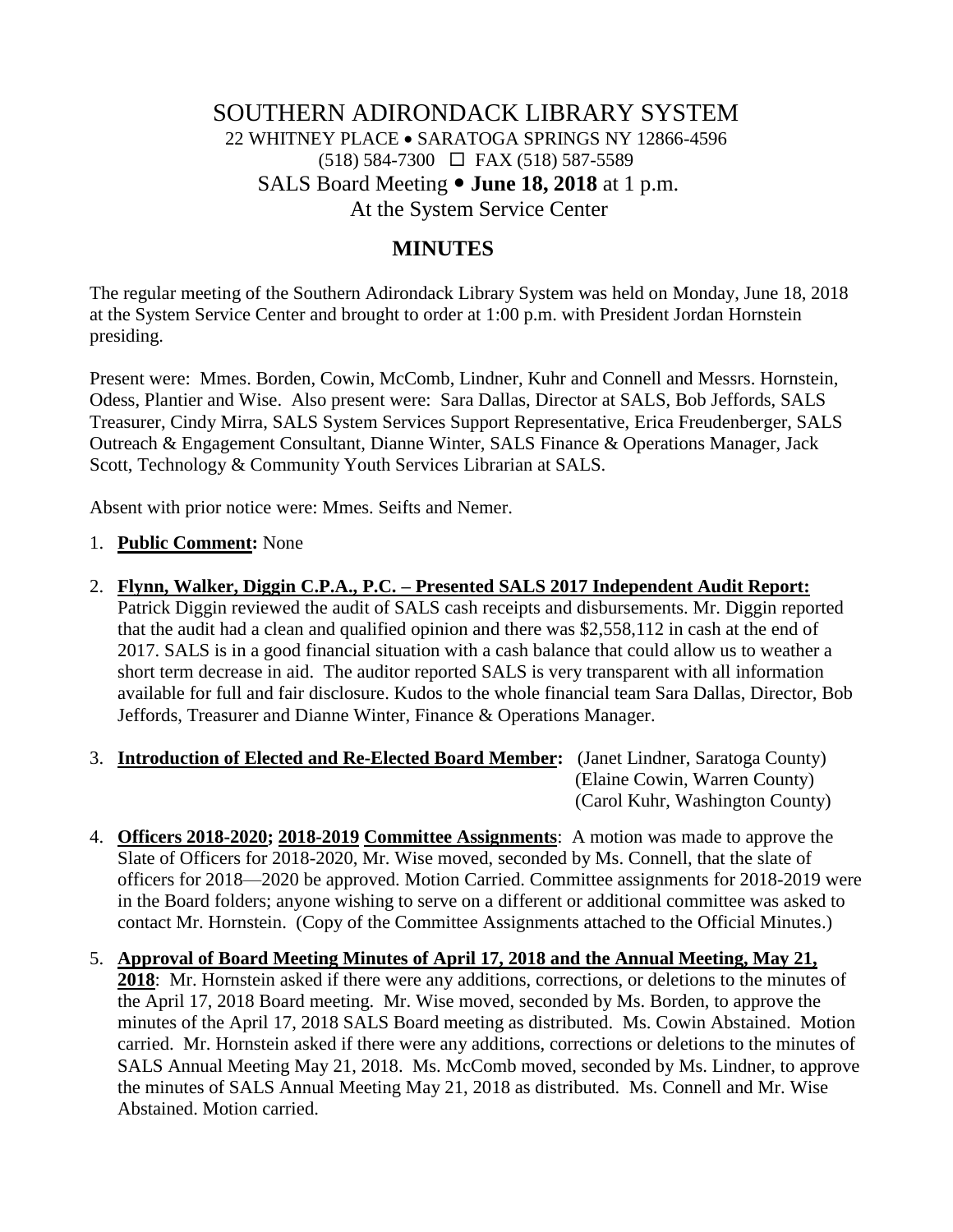- 6. **Treasurer's Report and Monthly Budget Reports for April and May; Warrants**: Mr. Jeffords reviewed the April and May Treasurer's and Monthly Budget Reports. Mr. Odess moved, seconded by Ms. Borden, that receipt of the April report be acknowledged and filed for audit. Motion carried. Mr. Wise moved, seconded by Ms. Lindner, that receipt of the May report be acknowledged and filed for audit. Motion carried. Warrants 2018-10 through 2018-14 and TA18-8 through TA18-12 were available for Board perusal. (*Copy attached to the Official Minutes.*)
- 7. **Director's Report** (*in addition to the written report sent out with the Board Meeting packets*): Mrs. Dallas was happy to report a 1% increase in state aid for 2018-2019. We received \$4,000 in bullet aid from state Senator Tedisco, and \$10,000 from state Senator Little.

The New York State Library construction aid portal is now open. Completed applications are due to the System on August 31, 2018. The SALS Building Committee will review the applications and make funding recommendations to the full SALS Board at the September 18, 2018 SALS Board Meeting. SALS will have \$963,305 to distribute.

Mrs. Dallas worked with the ILS Vendor regarding the product Zepheira and they are crediting us for all past payments. We are also saving \$50,000 by dropping a product called Novelist and improving the catalog.

Quipu rollout is moving along. Kudos to the JA staff and the work they have done with this enhancement. This will give library staff the ability to have accurate information on the physical address of the patrons and then we may be able to allow patrons to self-register for library cards online. JA staff is also working on the Polaris software update that will occur at the end of June.

Jack Scott will be the skipper of the SALS boat entered in the Cardboard Boat Race on August 11 at the Hudson Crossing Park in Schuylerville. The boat will be built with cardboard and duct tape.

Mrs. Dallas reported that the Pember Library will not need to return any Construction grant aid funds. The grant was amended to reflect the work that was done on the building, rather than building an elevator.

Mrs. Dallas requested that conference attendance permissions be discussed under New Business.

#### 8. **Committee Reports**:

- A. *Audit & Finance*: No report.
- B. *Building*: Mrs. Dallas reported that the SALS building construction project is nearly 100 percent completed. The windows are expected to be done in July.
- C. *Bylaws Committee*: Mr. Wise asked the trustees to look over the Bylaws and welcomes discussion.
- D. *Central Library Aid and Services*: No report.
- E. *County Aid Coordinators*: No report.
- F. *Library Services:* Mrs. Dallas reported work is in progress for the Education Challenge grant.
- G. *Personnel*: No report.
- H. *Trustee Nominating*: No report.

### 9. **Unfinished Business**: No report.

#### 10. **New Business:**

A. *Placement of bank accounts*: